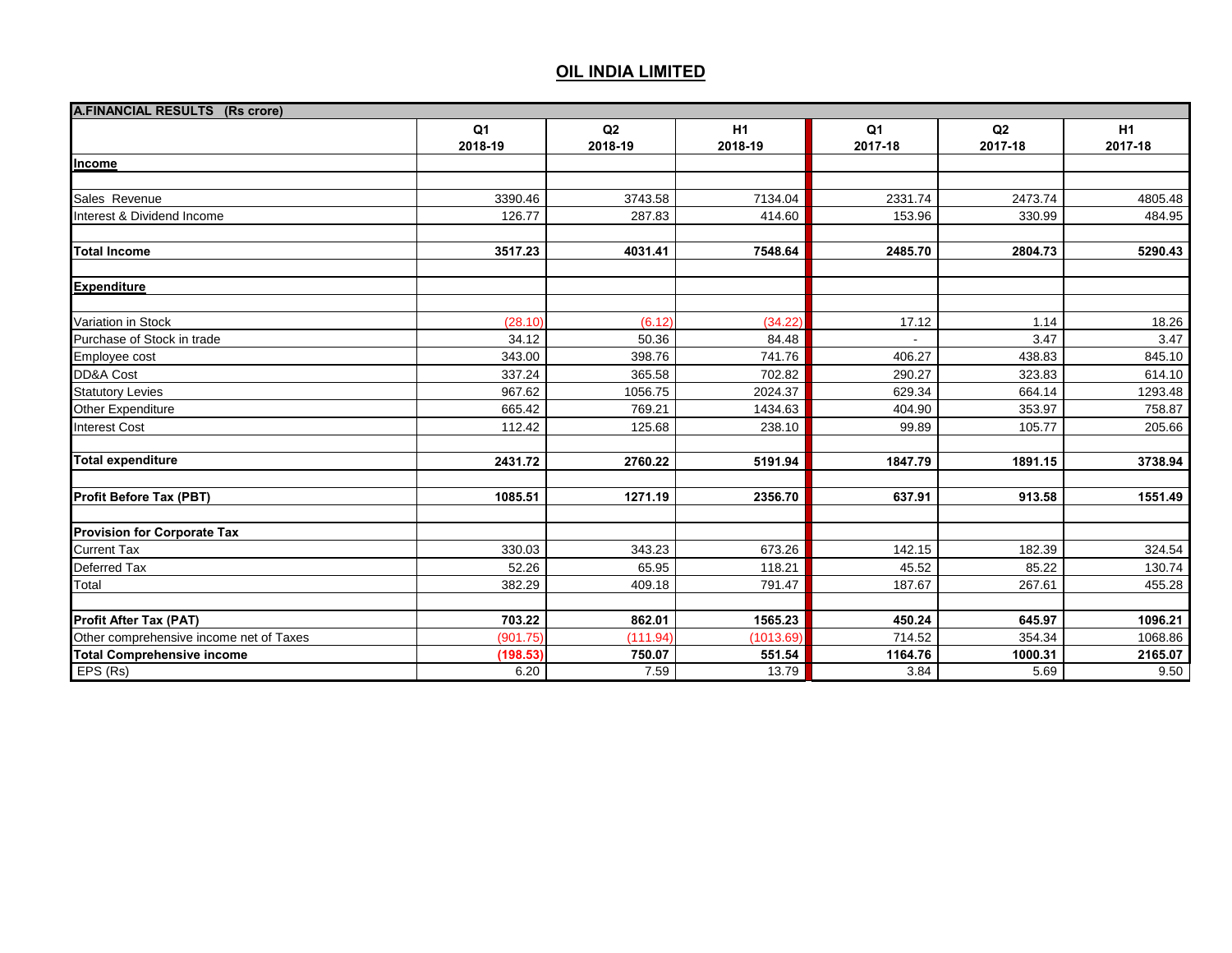| <b>B.PHYSICAL QTY</b> |                           |               |                           |                           |               |                           |
|-----------------------|---------------------------|---------------|---------------------------|---------------------------|---------------|---------------------------|
|                       | Q <sub>1</sub><br>2018-19 | Q2<br>2018-19 | H <sub>1</sub><br>2018-19 | Q <sub>1</sub><br>2017-18 | Q2<br>2017-18 | H <sub>1</sub><br>2017-18 |
| 1. Production         |                           |               |                           |                           |               |                           |
| Crude Oil (MMT)       |                           |               |                           |                           |               |                           |
| $-$ OIL               | 0.836                     | 0.849         | 1.685                     | 0.838                     | 0.852         | 1.690                     |
| $-JV$                 | 0.004                     | 0.003         | 0.007                     | 0.004                     | 0.005         | 0.009                     |
| Condensate            | 0.004                     | 0.004         | 0.008                     | 0.002                     | 0.002         | 0.004                     |
| Total (incl. JV)      | 0.844                     | 0.856         | 1.700                     | 0.844                     | 0.859         | 1.703                     |
| Gas (BCM)             |                           |               |                           |                           |               |                           |
| $-$ OIL               | 0.670                     | 0.696         | 1.366                     | 0.724                     | 0.764         | 1.488                     |
| $-JV$                 | 0.026                     | 0.038         | 0.064                     | 0.000                     | 0.001         | 0.001                     |
| Total (incl. JV)      | 0.696                     | 0.734         | 1.430                     | 0.724                     | 0.765         | 1.489                     |
| O+OEG (MMT)           | 1.540                     | 1.590         | 3.130                     | 1.568                     | 1.624         | 3.192                     |
| LPG (TMT)             | 7.902                     | 8.823         | 16.725                    | 5.300                     | 9.381         | 14.681                    |
| 2.Sales               |                           |               |                           |                           |               |                           |
| Crude Oil (MMT)       |                           |               |                           |                           |               |                           |
| - OIL                 | 0.804                     | 0.826         | 1.630                     | 0.812                     | 0.838         | 1.650                     |
| $-JV$                 | 0.004                     | 0.003         | 0.007                     | 0.004                     | 0.005         | 0.009                     |
| Condensate            | 0.003                     | 0.002         | 0.005                     | 0.002                     | 0.002         | 0.004                     |
| Total (incl. JV)      | 0.811                     | 0.831         | 1.642                     | 0.818                     | 0.845         | 1.663                     |
| Gas Sales (BCM)       |                           |               |                           |                           |               |                           |
| $-$ OIL               | 0.581                     | 0.622         | 1.203                     | 0.595                     | 0.633         | 1.228                     |
| $-JV$                 | 0.016                     | 0.023         | 0.039                     | 0.000                     | 0.001         | 0.001                     |
| Total (incl. JV)      | 0.597                     | 0.645         | 1.242                     | 0.595                     | 0.634         | 1.229                     |
| LPG (TMT)             | 8.035                     | 8.580         | 16.615                    | 4.821                     | 9.699         | 14.520                    |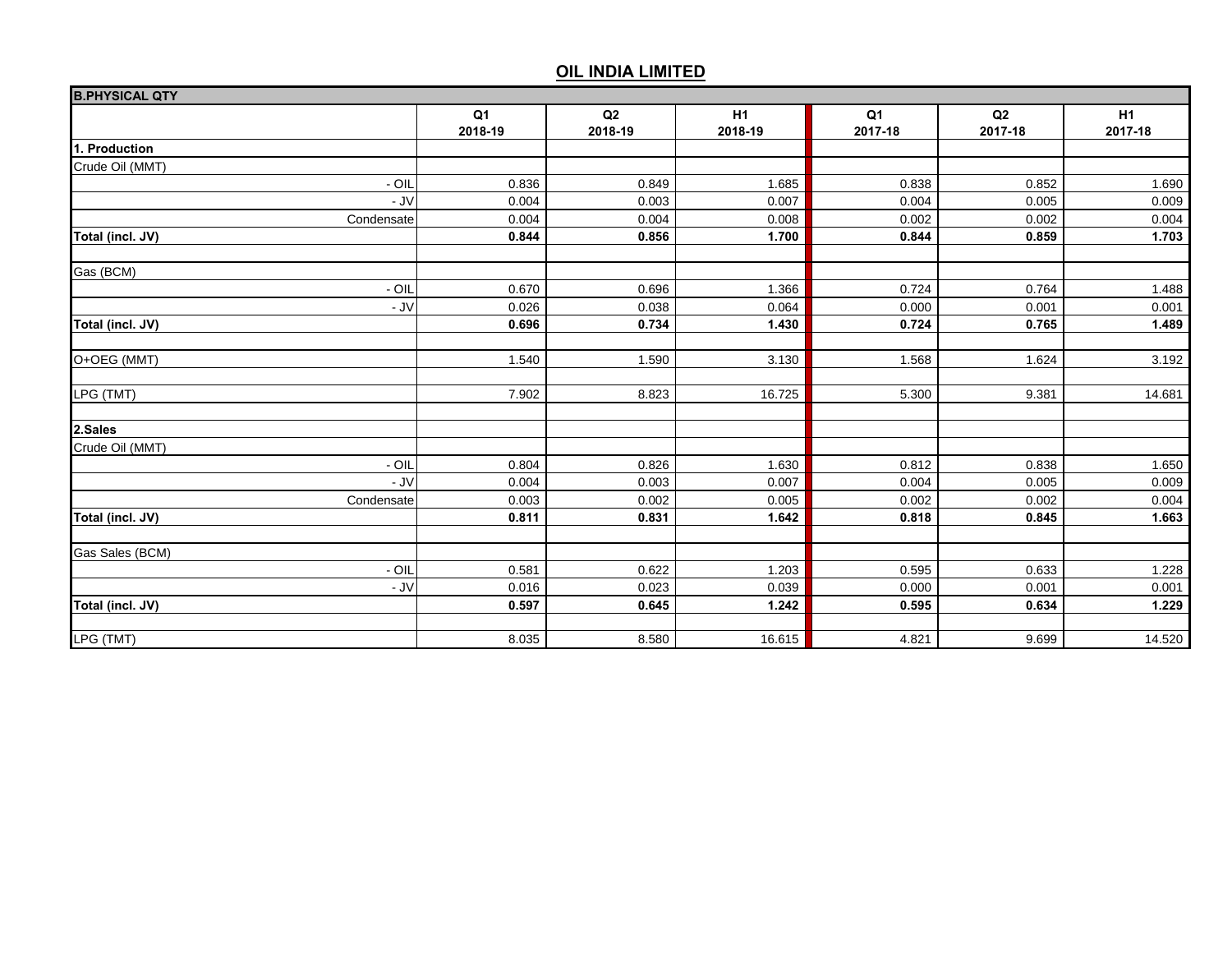| <b>C. FINANCIAL FIGURES (Rs crore)</b> |                           |               |               |                           |               |               |  |  |
|----------------------------------------|---------------------------|---------------|---------------|---------------------------|---------------|---------------|--|--|
|                                        | Q <sub>1</sub><br>2018-19 | Q2<br>2018-19 | H1<br>2018-19 | Q <sub>1</sub><br>2017-18 | Q2<br>2017-18 | H1<br>2017-18 |  |  |
| <b>Crude Oil Sales</b>                 |                           |               |               |                           |               |               |  |  |
| - Excl JV                              | 2755.90                   | 3017.70       | 5773.60       | 1799.11                   | 1918.28       | 3717.39       |  |  |
| -JV                                    | 11.38                     | 11.14         | 22.52         | 9.46                      | 9.21          | 18.67         |  |  |
| Total (incl. JV)                       | 2767.28                   | 3028.84       | 5796.12       | 1808.57                   | 1927.49       | 3736.06       |  |  |
| <b>Gas Sales</b>                       |                           |               |               |                           |               |               |  |  |
| - Excl JV                              | 351.99                    | 393.24        | 745.23        | 296.07                    | 305.15        | 601.22        |  |  |
| -JV                                    | 12.62                     | 18.64         | 31.26         | 0.00                      | 0.67          | 0.67          |  |  |
| Total (incl. JV)                       | 364.61                    | 411.88        | 776.49        | 296.07                    | 305.82        | 601.89        |  |  |
| <b>LPG</b>                             | 28.31                     | 40.85         | 69.16         | 17.91                     | 27.84         | 45.75         |  |  |
| Condensate                             | 10.51                     | 11.46         | 21.97         | 7.09                      | 7.08          | 14.17         |  |  |
| <b>Transportation Income</b>           | 89.82                     | 99.70         | 189.52        | 96.64                     | 93.17         | 189.81        |  |  |
| Total Excl. JV                         | 128.64                    | 152.01        | 280.65        | 121.64                    | 128.09        | 249.73        |  |  |
| JV Share                               | 0.00                      | 0.00          | 0.00          | 0.00                      | 0.00          | 0.00          |  |  |
| Total Incl. JV                         | 128.64                    | 152.01        | 280.65        | 121.64                    | 128.09        | 249.73        |  |  |
| Income from Renewable resources        | 41.44                     | 53.47         | 94.91         | 40.69                     | 39.28         | 79.97         |  |  |
| Income from OFC Fibre Leasing          | 3.51                      | 3.50          | 7.01          | 3.27                      | 3.25          | 6.52          |  |  |
| <b>Sale Revenue</b>                    | 3305.48                   | 3649.70       | 6955.18       | 2270.24                   | 2403.93       | 4674.17       |  |  |
| Claim towards Natural Gas Subsidy      | 78.47                     | 89.46         | 167.93        | 58.02                     | 67.72         | 125.74        |  |  |
| Income from Services                   | 6.51                      | 4.42          | 10.93         | 3.48                      | 2.09          | 5.57          |  |  |
| <b>Other Operating Income</b>          | 84.98                     | 93.88         | 178.86        | 61.50                     | 69.81         | 131.31        |  |  |
| <b>Revenue from operations</b>         | 3390.46                   | 3743.58       | 7134.04       | 2331.74                   | 2473.74       | 4805.48       |  |  |
|                                        |                           |               |               |                           |               |               |  |  |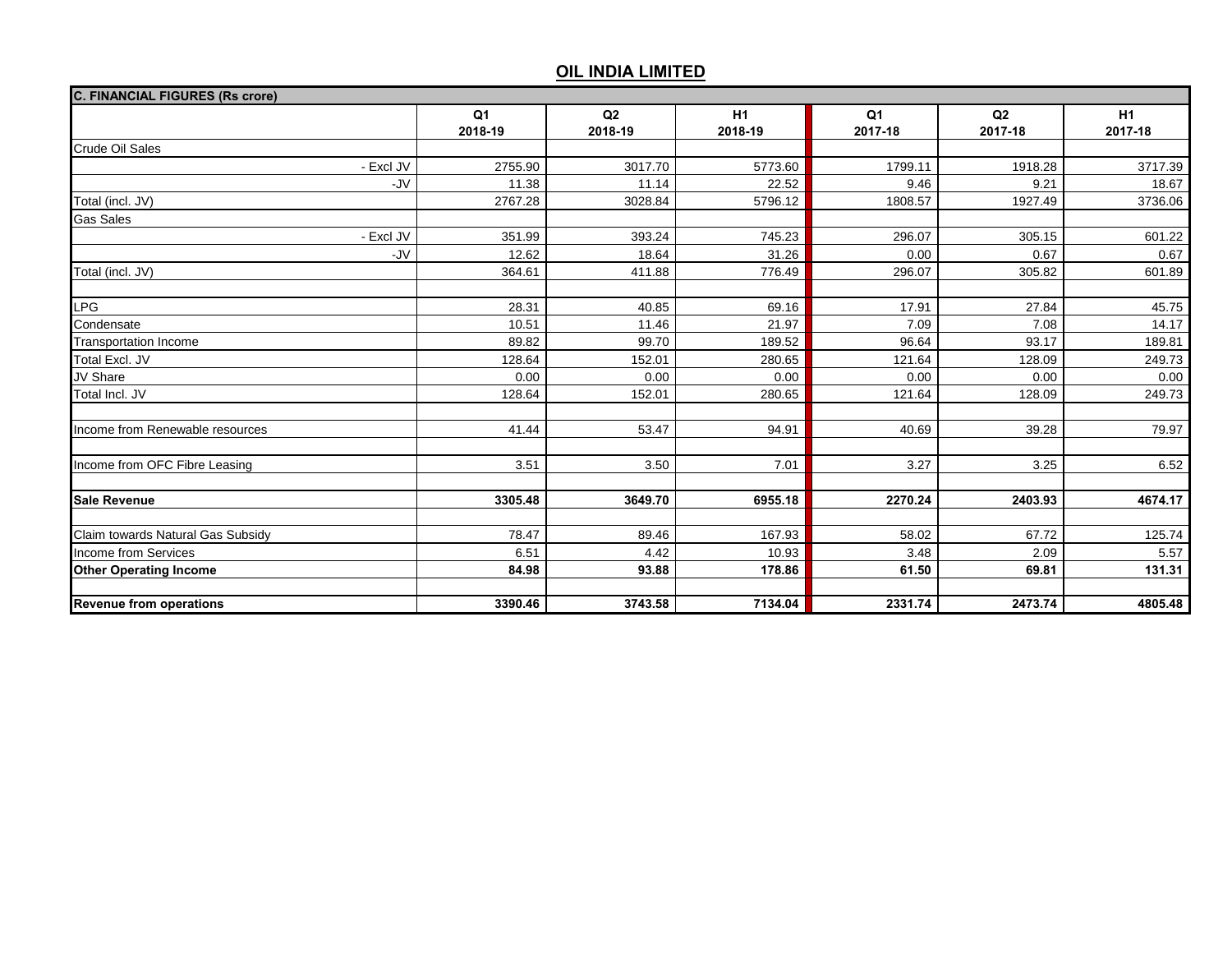| D. DDA COST (Rs crore)                    |                |         |         |                |         |         |
|-------------------------------------------|----------------|---------|---------|----------------|---------|---------|
|                                           | Q <sub>1</sub> | Q2      | H1      | Q <sub>1</sub> | Q2      | H1      |
|                                           | 2018-19        | 2018-19 | 2018-19 | 2017-18        | 2017-18 | 2017-18 |
|                                           |                |         |         |                |         |         |
| Depreciation                              | 95.95          | 102.57  | 198.52  | 54.45          | 61.17   | 115.62  |
| Depletion                                 | 236.55         | 258.16  | 494.71  | 232.16         | 258.85  | 491.01  |
| Amortization                              | 4.74           | 4.85    | 9.59    | 3.66           | 3.81    | 7.47    |
| <b>Total</b>                              | 337.24         | 365.58  | 702.82  | 290.27         | 323.83  | 614.10  |
|                                           |                |         |         |                |         |         |
| <b>E. STATUTORY LEVIES (Rs crore)</b>     |                |         |         |                |         |         |
| Royalty                                   | 497.41         | 540.62  | 1038.03 | 322.39         | 337.09  | 659.48  |
| Cess                                      | 470.21         | 516.13  | 986.34  | 306.95         | 327.05  | 634.00  |
| <b>Total</b>                              | 967.62         | 1056.75 | 2024.37 | 629.34         | 664.14  | 1293.48 |
| <b>Royalty</b>                            |                |         |         |                |         |         |
| Onshore                                   |                |         |         |                |         |         |
| - Crude Oil                               | 457.60         | 496.00  | 953.60  | 290.05         | 302.93  | 592.98  |
| - Natural Gas                             | 39.81          | 44.62   | 84.43   | 32.34          | 34.16   | 66.50   |
| <b>Total</b>                              | 497.41         | 540.62  | 1038.03 | 322.39         | 337.09  | 659.48  |
| F.<br><b>OTHER EXPENDITURE (Rs crore)</b> |                |         |         |                |         |         |
|                                           |                |         |         |                |         |         |
| Provisions                                | 43.09          | 123.26  | 166.35  | 42.80          | 15.12   | 57.92   |
| Consumption of materials                  | 48.18          | 53.08   | 101.26  | 49.12          | 47.25   | 96.37   |
| Cost of support services                  | 285.55         | 278.75  | 564.30  | 205.46         | 194.67  | 400.13  |
| Insurance, rent, CSR, sundry exps.etc.    | 169.39         | 270.94  | 440.33  | 59.92          | 73.77   | 133.69  |
| exploration cost written off              | 119.21         | 43.18   | 162.39  | 47.60          | 23.16   | 70.76   |
| Total                                     | 665.42         | 769.21  | 1434.63 | 404.90         | 353.97  | 758.87  |